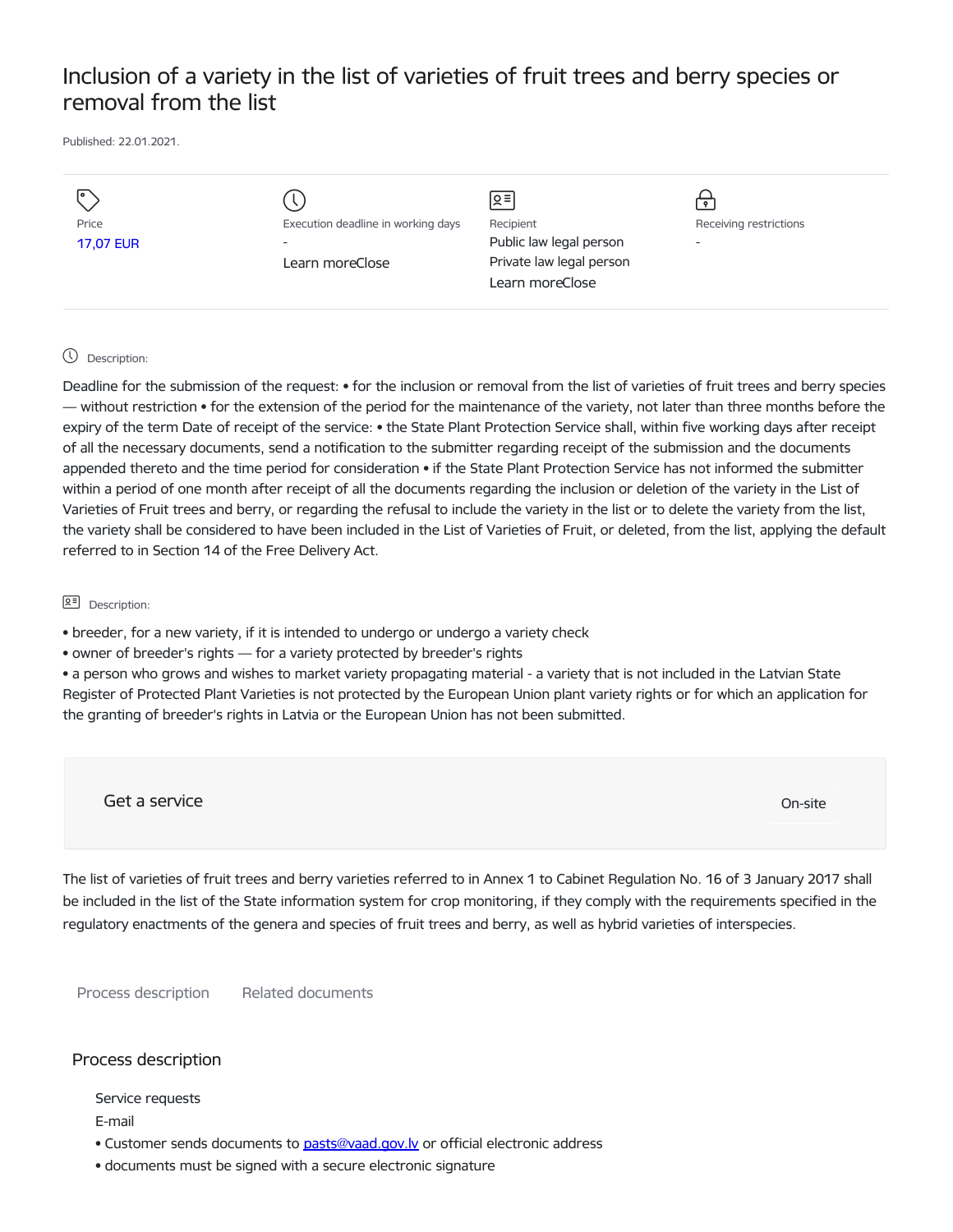#### Mail

• Customer sends documents by mail

#### In person

• customer arrives at the State Plant Protection Service and submits documents

## Documents to be submitted

For the inclusion of a variety in the list of varieties of fruit trees and berry:

- for a variety for which a variety check has been carried out:
- Varietal Check Technical Questionnaire
- official description of the variety
- the final result of the variety test report issued by the inspection body which carried out the variety inspection
- for a variety which has not undergone a variety examination and which has been marketed before 30 September 2012:

- a description of the variety, including characteristics and expressions of the variety, as well as information about the author of the description

- a copy of the publication of the description of the variety, specifying the bibliography of the edition

- information showing that the variety has been traded before 30 September 2012 (e.g. a copy of publicly available information on the marketing of the variety or any other type of evidence on the marketing of the variety)

• a permit which has been issued for the distribution of a genetically modified variety on the market in accordance with the regulatory enactments regarding the circulation of genetically modified organisms

\* for a variety or variety included in the State Register of Latvian Protected Varieties of Plants, which has been included in the Register, only an application shall be submitted

For the extension of the term of maintenance of the variety in the List of Varieties of Fruit Wood and Ogulese: • application regarding the need to extend the term of the maintenance of the variety in the List of Fruit Trees and Ogulese Varietals

• Information that propagating material is available

For the deletion of a variety from the list of varieties of fruit trees and berry species:

• application for the deletion of the variety from the List of Fruit Bovine and Ogulary Varieties

The State Plant Protection Service shall:

• review the documents submitted;

• check the name of the variety (for a new variety) or compare the variety name and its synonyms (for a variety for which no variety examination has been carried out and which has been traded before 30 September 2012);

• check the conformity of the variety with the requirements specified in regulatory enactments;

• take a decision on the inclusion of the variety in the list of varieties of fruit trees and berry;

Or

• take a decision on extending the period of maintenance of the variety to the list of varieties of fruit trees and berry; Or

• take a decision on the removal of the variety from the list of varieties of fruit trees and ogulates.

# Payment of state fee

National fee must be paid before the service is received

according to Cabinet Regulation No. 1026 of 1 October 2013, Regulations Regarding State Charge in the Field of Seed Circulation, Sub-paragraphs 2.3 or 2.5 (see Section "Other Information" - "Legislative Acts").

Amount of the State fee:

• for the inclusion of a variety in the Latvian Catalogue of Plant Varieties, EUR 17,07;

• on the extension of the period of maintenance of the variety in the Latvian plant variety catalogue, EUR 17,07.

The State fee for the deletion of a variety from the list of varieties of fruit trees and berry must not be paid.